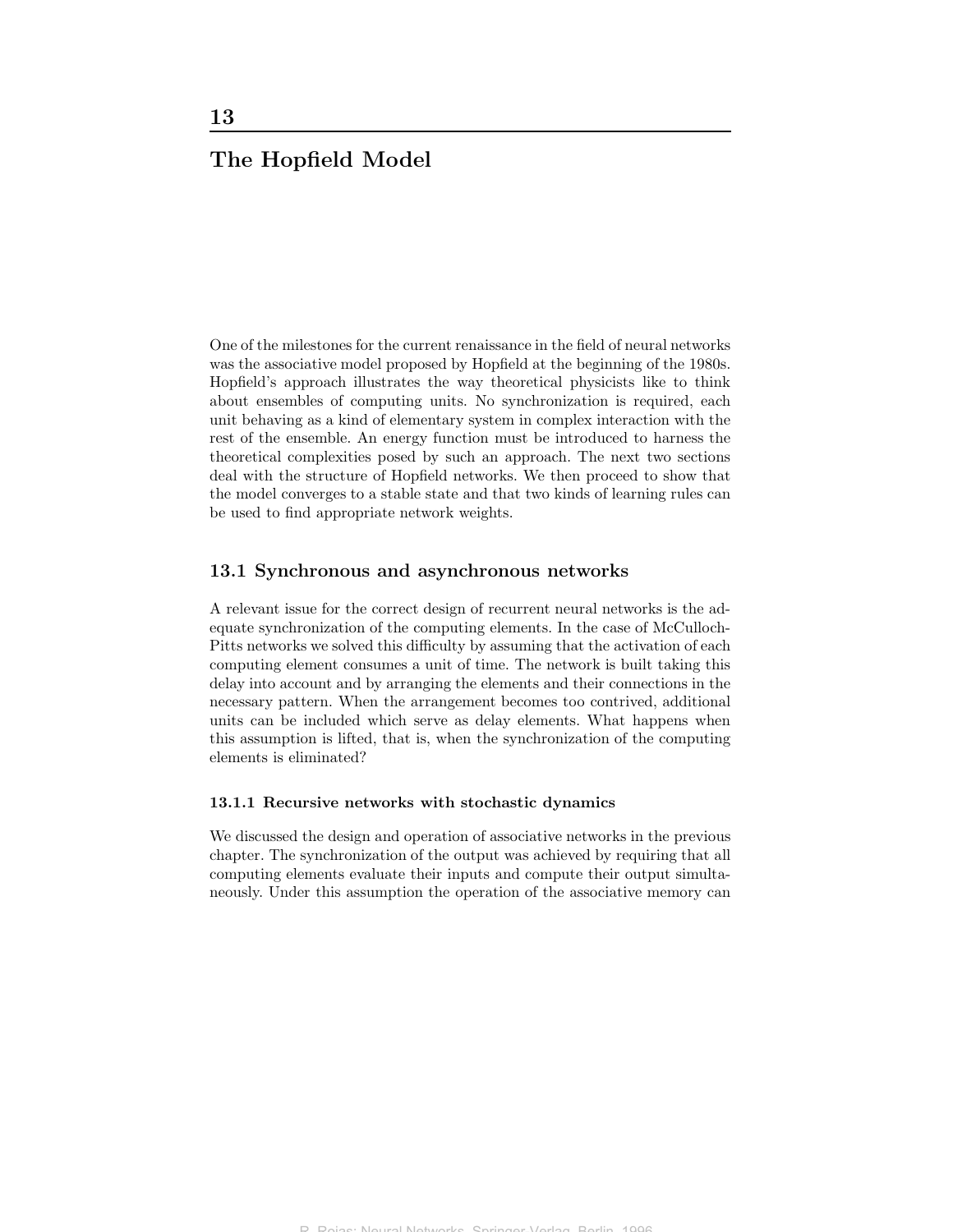be described with simple linear algebraic methods. The excitation of the output units is computed using vector-matrix multiplication and evaluating the sign function at each node.

The methods we have used before to avoid dealing explicitly with the synchronization problem have the disadvantage, from the point of view of both biology and physics, that global information is needed, namely a global time. Whereas in conventional computers synchronization of the digital building blocks is achieved using a clock signal, there is no such global clock in biological systems. In a more biologically oriented simulation, global synchronization should thus be avoided. In this chapter we deal with the problem of identifying the properties of neural networks lacking global synchronization.

Networks in which the computing units are activated at different times and which provide a computation after a variable amount of time are stochastic automata. Networks built from this kind of units behave like *stochastic dynamical systems*.

# **13.1.2 The bidirectional associative memory**

Before we start analyzing asynchronous networks we will examine another kind of synchronous associative model with bidirectional edges. We will arrive at the concept of the *energy function* in a very natural way.

We have already discussed recurrent associative networks in which the output of the network is fed back to the input units using additional feedback connections (Figure 12.3). In this way we designed recurrent dynamical systems and tried to determine their fixpoints. However, there is another way to define a recurrent associative memory made up of two layers which send information recursively between them. The input layer contains units which receive the input to the network and send the result of their computation to the output layer. The output of the first layer is transported by bidirectional edges to the second layer of units, which then return the result of their computation back to the first layer using the same edges. As in the case of associative memory models, we can ask whether the network achieves a stable state in which the information being sent back and forth does not change after a few iterations [258]. Such a network (shown in Figure 13.1) is known as a resonance network or *bidirectional associative memory* (BAM). The activation function of the units is the sign function and information is coded using bipolar values.

The network in Figure 13.1 maps an *n*-dimensional row vector  $\mathbf{x}_0$  to a kdimensional row vector  $y_0$ . We denote the  $n \times k$  weight matrix of the network by **W** so that the mapping computed in the first step can be written as

$$
\mathbf{y}_0 = \mathrm{sgn}(\mathbf{x}_0 \mathbf{W}).
$$

In the feedback step  $y_0$  is treated as the input and the new computation is

$$
\mathbf{x}_1^{\mathrm{T}} = \mathrm{sgn}(\mathbf{W}\mathbf{y}_0^{\mathrm{T}}).
$$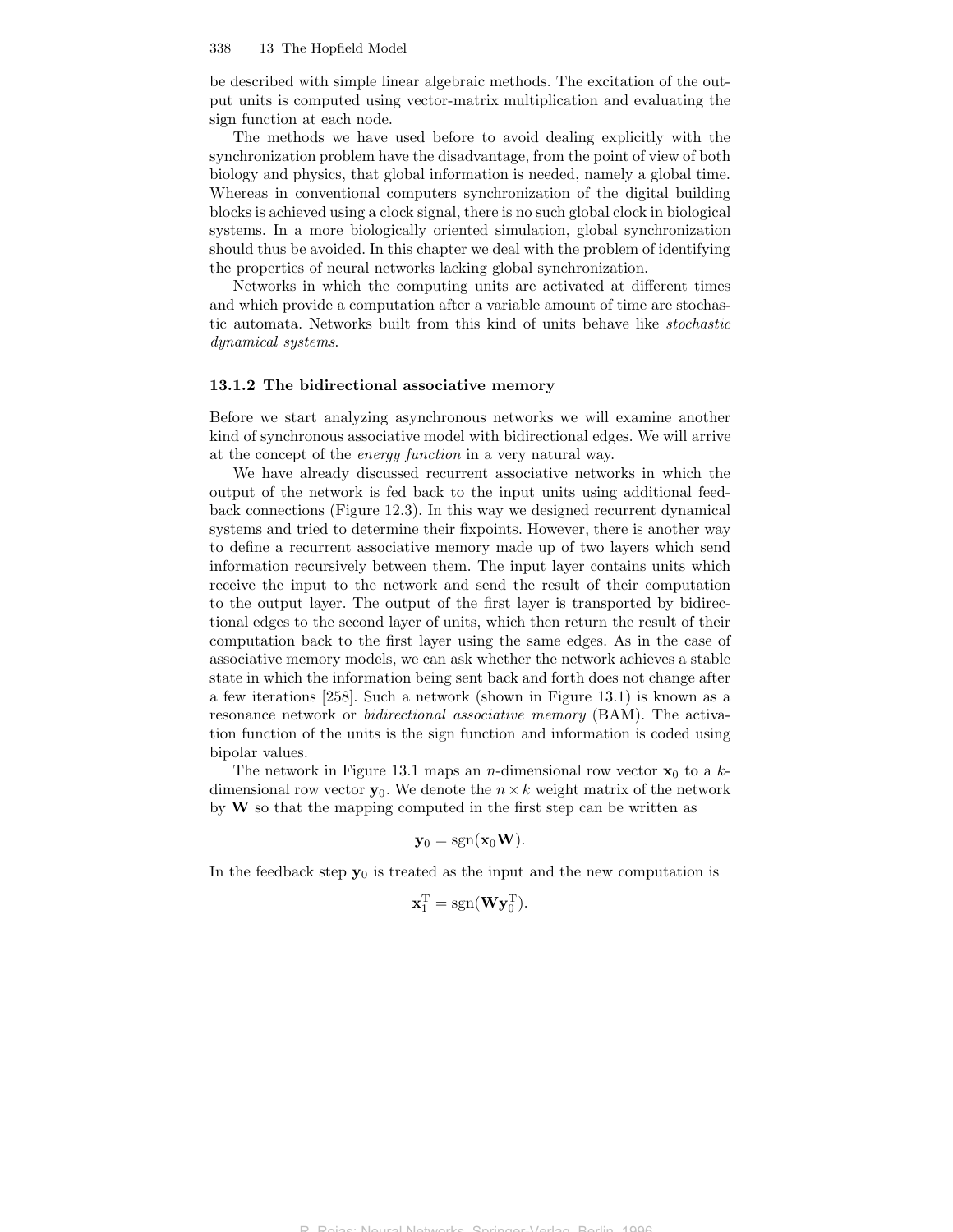

**Fig. 13.1.** Example of a resonance network (BAM)

A new computation from left to right produces

$$
\mathbf{y}_1 = \mathrm{sgn}(\mathbf{x}_1 \mathbf{W}).
$$

After m iterations the system has computed a set of  $m + 1$  vector pairs  $(\mathbf{x}_0, \mathbf{y}_0), \ldots, (\mathbf{x}_m, \mathbf{y}_m)$  which fulfill the conditions

$$
\mathbf{y}_i = \text{sgn}(\mathbf{x}_i \mathbf{W}) \tag{13.1}
$$

and

$$
\mathbf{x}_{i+1}^{\mathrm{T}} = \mathrm{sgn}(\mathbf{W}\mathbf{y}_i^{\mathrm{T}}). \tag{13.2}
$$

The question is whether after some iterations a fixpoint  $(\mathbf{x}, \mathbf{y})$  is found. This is the case when both

$$
\mathbf{y} = \text{sgn}(\mathbf{x}\mathbf{W}) \quad \text{and} \quad \mathbf{x}^{\text{T}} = \text{sgn}(\mathbf{W}\mathbf{y}^{\text{T}})
$$
 (13.3)

hold. The BAM is thus a generalization of a unidirectional associative memory. An input vector, the "key", can be presented to the network from the left or from the right and, after some iterations, the BAM finds the corresponding complementary vector. As can be seen, no external feedback connections are necessary. The same edges are used for the transmission of information back and forth.

It can be immediately deduced from  $(13.3)$  that if a vector pair  $(\mathbf{x}, \mathbf{y})$  is given and we want to condition a BAM to accept this pair as a fixed point, Hebbian learning can be used to compute an adequate matrix **W**. If **W** is defined as  $W = x^T y$ , as prescribed by Hebbian learning, then

$$
\mathbf{y} = \text{sgn}(\mathbf{x}\mathbf{W}) = \text{sgn}(\mathbf{x}\mathbf{x}^{\mathrm{T}}\mathbf{y}) = \text{sgn}(\|\mathbf{x}\|^{2}\mathbf{y}) = \mathbf{y}
$$

and also

$$
\mathbf{x}^{\mathrm{T}} = \mathrm{sgn}(\mathbf{W}\mathbf{y}^{\mathrm{T}}) = \mathrm{sgn}(\mathbf{x}^{\mathrm{T}}\mathbf{y}\mathbf{y}^{\mathrm{T}}) = \mathrm{sgn}(\mathbf{x}^{\mathrm{T}}\|\mathbf{y}\|^{2}) = \mathbf{x}^{\mathrm{T}}.
$$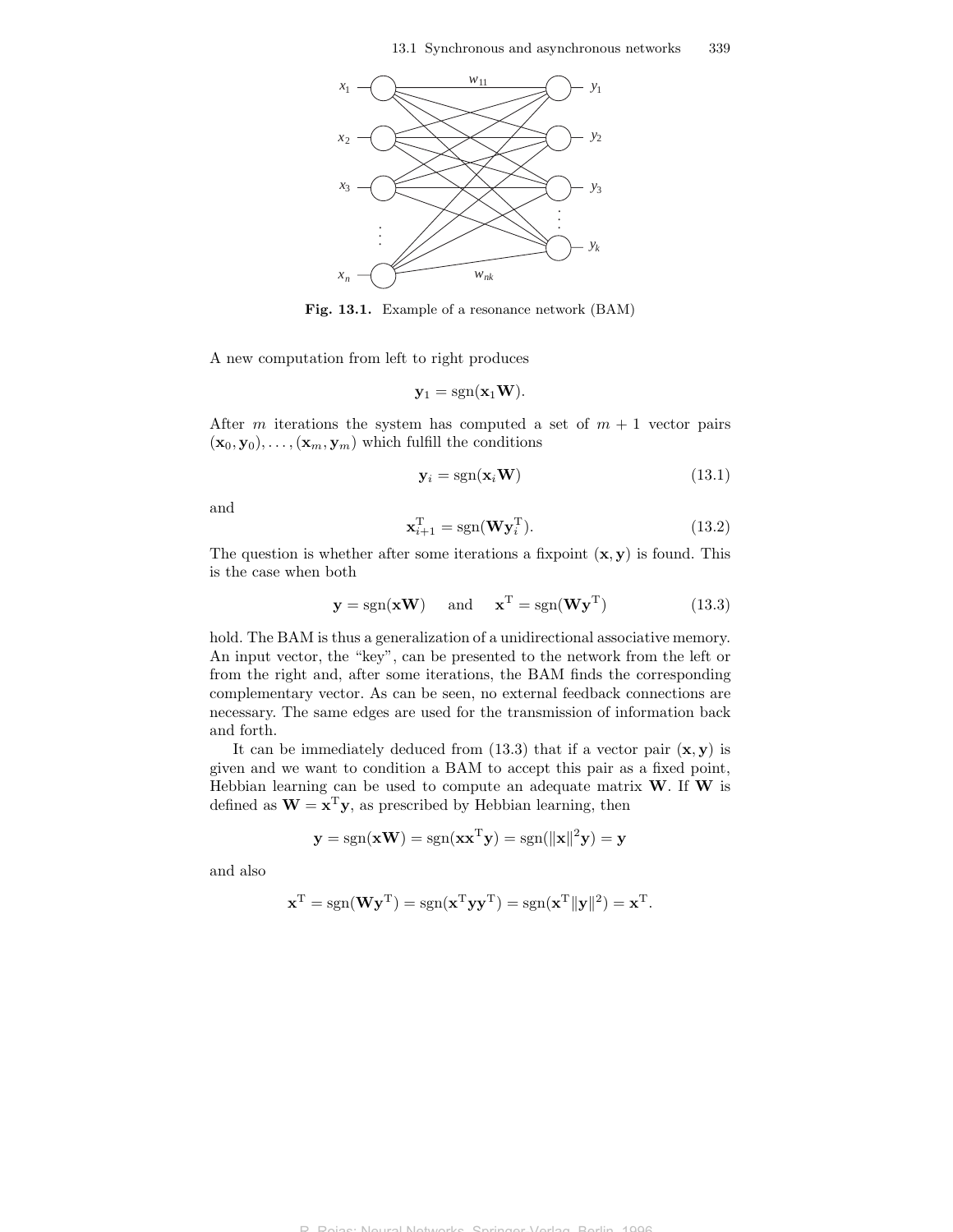If we want to store several vector pairs  $(\mathbf{x}_1, \mathbf{y}_1), \ldots, (\mathbf{x}_m, \mathbf{y}_m)$  in a BAM, then Hebbian learning works better if the vectors  $\mathbf{x}_1, \ldots, \mathbf{x}_m$  and  $\mathbf{y}_1, \ldots, \mathbf{y}_m$  are pairwise orthogonal within their respective groups, because in that case the perturbation term becomes negligible (refer to Chap. 12).

For a set of m vector pairs the matrix **W** is set to

$$
\mathbf{W} = \mathbf{x}_1^{\mathrm{T}} \mathbf{y}_1 + \mathbf{x}_2^{\mathrm{T}} \mathbf{y}_2 + \cdots + \mathbf{x}_m^{\mathrm{T}} \mathbf{y}_m.
$$

BAMs can be used to build autoassociative networks because the matrices produced by the Hebb rule or by computing the pseudoinverse are symmetric. To see this, define **X** as the matrix, each of whose m rows is an n-dimensional vector, so that if **W** denotes the connection matrix of an autoassociative memory for those  $m$  vectors, then it is true that

$$
\mathbf{X} = \mathbf{X}\mathbf{W} \quad \text{and} \quad \mathbf{X}^{\mathrm{T}} = \mathbf{W}\mathbf{X}^{\mathrm{T}},
$$

because **W** is symmetric. This is just another way of writing the type of computation performed by a BAM.

### **13.1.3 The energy function**

With the BAM we can motivate and explore the concept of an *energy function* in a simple setting. Assume that a BAM is given for which the vector pair  $(\mathbf{x}, \mathbf{y})$  is a stable state. If the initial vector presented to the network from the left is  $\mathbf{x}_0$ , the network will converge to  $(\mathbf{x}, \mathbf{y})$  after some iterations. The vector **y**<sub>0</sub> is computed according to  $y_0 = sgn(x_0 \mathbf{W})$ . If  $y_0$  is now used for a new iteration from the right, excitation of the units in the left layer can be summarized in an excitation vector **e** computed according to

$$
\mathbf{e}^{\mathrm{T}}=\mathbf{W}\mathbf{y}_0.
$$

The vector pair  $(\mathbf{x}_0, \mathbf{y}_0)$  is a stable state of the network if  $sgn(\mathbf{e}) = \mathbf{x}_0$ . All vectors **e** close enough to  $\mathbf{x}_0$  fulfill this condition. These vectors differ from  $\mathbf{x}_0$  by a small angle and therefore the product  $\mathbf{x}_0 \mathbf{e}^T$  is larger than for other vectors of the same length but further away from  $x_0$ . The product

$$
E = -\mathbf{x}_0 \mathbf{e}^{\mathrm{T}} = -\mathbf{x}_0 \mathbf{W} \mathbf{y}_0^{\mathrm{T}}
$$

is therefore smaller (because of the minus sign) if the vector  $\mathbf{W} \mathbf{y}_0^{\mathrm{T}}$  lies closer to  $x_0$ . The scalar value E can be used as a kind of index of convergence to the stable states of an associative memory. We call E the *energy function* of the network.

**Definition 16.** *The energy function* E *of a BAM with weight matrix* **W***, in which the output* **y**<sup>i</sup> *of the right layer of units is computed in the* i*-th iteration according to equation* (13.1) *and the output* **x**<sup>i</sup> *of the left layer is computed according to* (13.2) *is given by*

$$
E(\mathbf{x}_i, \mathbf{y}_i) = -\frac{1}{2}\mathbf{x}_i \mathbf{W} \mathbf{y}_i^{\mathrm{T}}.
$$
 (13.4)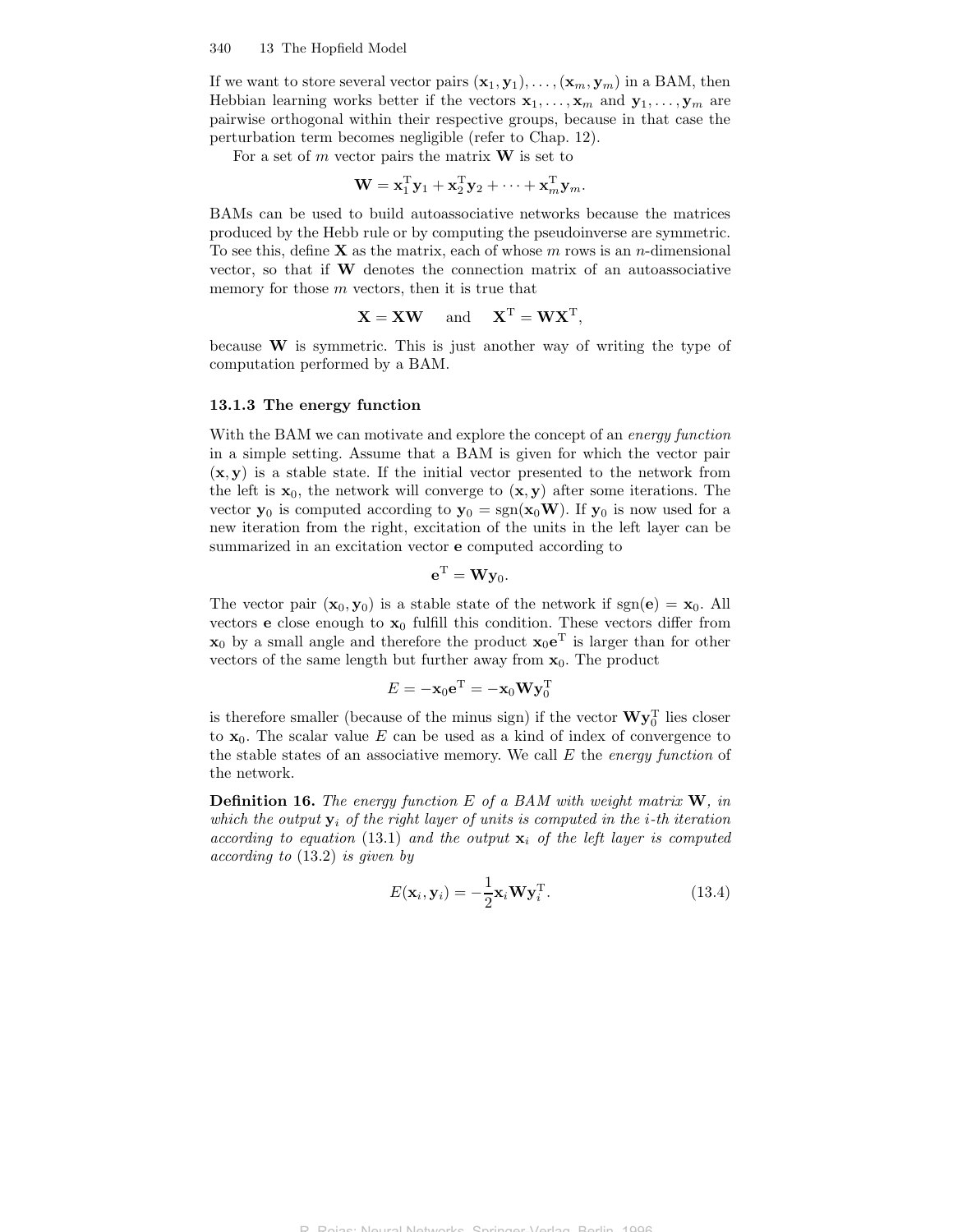The factor  $1/2$  will be useful later and is just a scaling constant for the energy function. In the following sections we show that the energy function assumes locally minimal values at stable states. The energy function can also be generalized to arbitrary vectors **x** and **y**.

Up to this point we have only considered units with the sign function as activation nonlinearity in the type of associative memories we have discussed. If we now consider units with a threshold and the step function as its activation function, we must use a more general expression for the energy function. This can be done by extending the input vectors with an additional constant component. Each n-dimensional vector **x** will be transformed into the vector  $(x_1,\ldots,x_n,1)$ . We proceed in a similar way with the k-dimensional vector **y**. The weight matrix **W** must be extended to a new matrix **W** with an additional row and column. The negative thresholds of the units in the right layer of the BAM are included in row  $n + 1$  of  $W'$ , whereas the negative thresholds of the units in the left are used as the entries of the column  $k + 1$ of the weight matrix. The entry  $(n+1, k+1)$  of the weight matrix can be set to zero. This transformation is equivalent to the introduction of an additional unit with constant output 1 into each layer. The weight of each edge from a constant unit to each one of the others is the negative threshold of the connected unit. It is straightforward to deduce that the energy function of the extended network can be written as

$$
E(\mathbf{x}_i, \mathbf{y}_i) = -\frac{1}{2}\mathbf{x}_i \mathbf{W} \mathbf{y}_i^{\mathrm{T}} + \frac{1}{2} \theta_r \mathbf{y}_i^{\mathrm{T}} + \frac{1}{2}\mathbf{x}_i \theta_\ell^{\mathrm{T}}.
$$
 (13.5)

The row vector of thresholds of the  $k$  units in the left layer is denoted in the above expression by  $\theta_{\ell}$ . The row vector of thresholds of the *n* units in the right layer is denoted by  $\theta_r$ .

# **13.2 Definition of Hopfield networks**

So far we have considered only conventional or bidirectional associative memories working with synchronized units. Dropping the assumption of simultaneous firing of the computing elements leads to the appearance of novel network properties.

### **13.2.1 Asynchronous networks**

In an asynchronous network each unit computes its excitation at random times and changes its state to 1 or −1 independently of the others and according to the sign of its total excitation. The probability of two units firing simultaneously is zero. Consequently, the same dynamics can be obtained by selecting one unit randomly, computing its excitation and updating its state accordingly. There will not be any delay between computation of the excitation and state update. We adopt the additional simplification that the state of a unit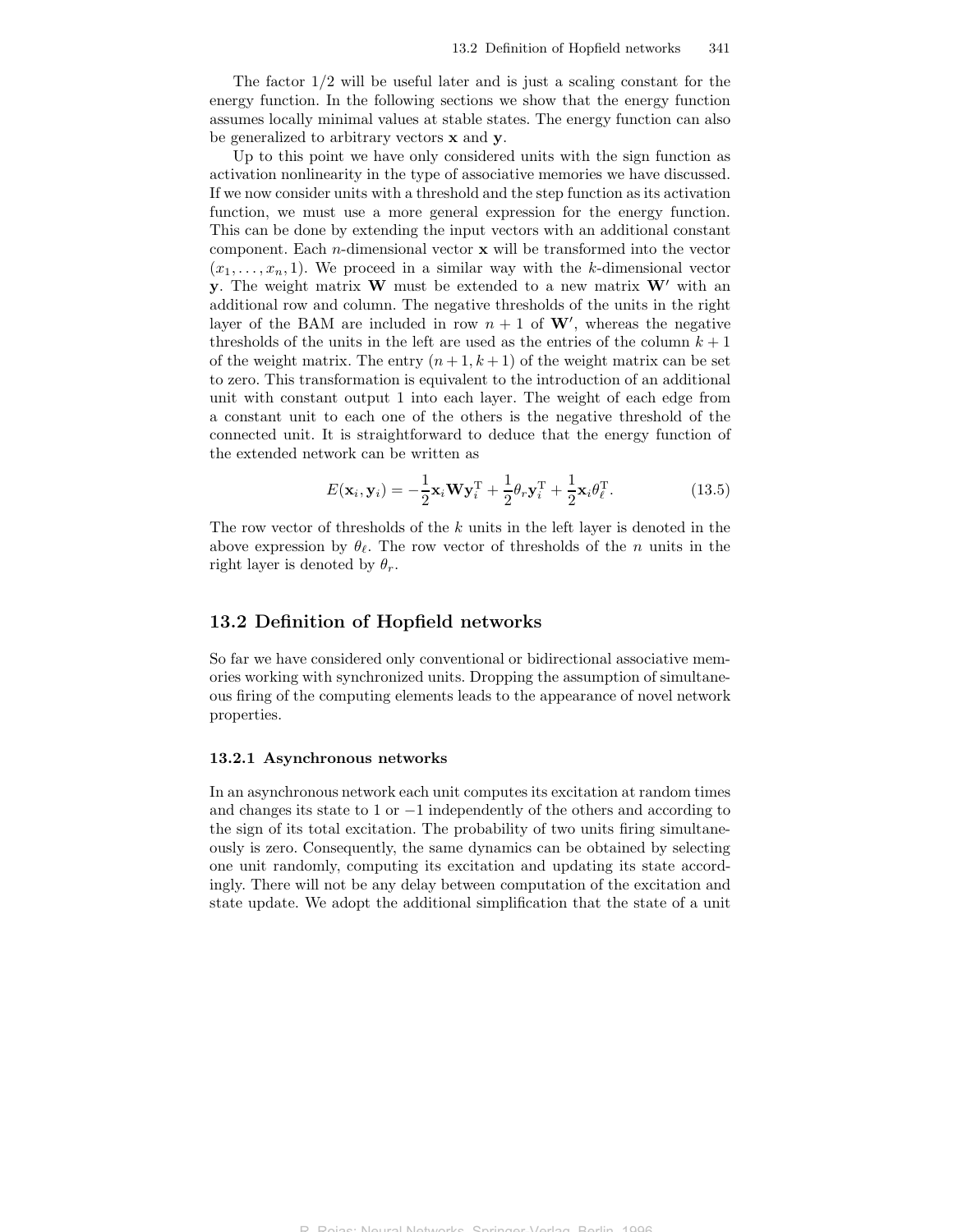is not changed if the total excitation is zero. This means that we leave the sign function undefined for the argument zero. Asynchronous networks are of course more realistic models of biological networks, although the assumption of zero delay in the computation and transmission of signals lacks any biological basis.

Using the energy function it can be shown that a BAM arrives at a stable state after a finite number of iterations. A stable state is a vector pair  $(\mathbf{x}, \mathbf{y})$ which fulfills the conditions  $(13.3)$ . When a BAM reaches this state pair, no component of the bipolar vectors **x** and **y** can be changed without contradicting (13.3). The vector pair (**x**, **y**) is therefore also a stable state for an asynchronous network.

**Proposition 19.** *A bidirectional associative memory with an arbitrary weight matrix* **W** *reaches a stable state in a finite number of iterations using either synchronous or asynchronous updates.*

*Proof.* For a vector  $\mathbf{x} = (x_1, x_2, \ldots, x_n)$ , a vector  $\mathbf{y} = (y_1, y_2, \ldots, y_k)$  and an  $n \times k$  weight matrix  $\mathbf{W} = \{w_{ij}\}\$ the energy function is the bilinear form

$$
E(\mathbf{x}, \mathbf{y}) = -\frac{1}{2}(x_1, x_2, \dots, x_n) \begin{pmatrix} w_{11} & w_{12} & \cdots & w_{1k} \\ w_{21} & w_{22} & \cdots & w_{2k} \\ \vdots & & \ddots & \vdots \\ w_{n1} & w_{n2} & \cdots & w_{nk} \end{pmatrix} \begin{pmatrix} y_1 \\ y_2 \\ \vdots \\ y_k \end{pmatrix}.
$$

The value of  $E(\mathbf{x}, \mathbf{y})$  can be computed by multiplying first **W** by  $\mathbf{y}^T$  and the result with  $-\mathbf{x}/2$ . The product of the *i*-th row of **W** and  $\mathbf{y}^T$  represents the excitation of the i-th unit in the left layer. If we denote these excitations by  $g_1, g_2, \ldots, g_n$  the above expression transforms to

$$
E(\mathbf{x}, \mathbf{y}) = -\frac{1}{2}(x_1, x_2, \dots, x_n) \begin{pmatrix} g_1 \\ g_2 \\ \vdots \\ g_n \end{pmatrix}.
$$

We can also compute  $E(\mathbf{x}, \mathbf{y})$  multiplying first **x** by **W**. The product of the *i*-th column of **W** with **x** corresponds to the excitation of unit  $i$  in the right layer. If we denote these excitations by  $e_1, e_2, \ldots, e_k$ , the expression for  $E(\mathbf{x}, \mathbf{y})$  can be written as  $\lambda$ 

$$
E(\mathbf{x}, \mathbf{y}) = -\frac{1}{2}(e_1, e_2, \dots, e_k) \begin{pmatrix} y_1 \\ y_2 \\ \vdots \\ y_k \end{pmatrix}.
$$

Therefore, the energy function can be written in the two equivalent forms

$$
E(\mathbf{x}, \mathbf{y}) = -\frac{1}{2} \sum_{i=1}^{k} e_i y_i
$$
 and  $E(\mathbf{x}, \mathbf{y}) = -\frac{1}{2} \sum_{i=1}^{n} g_i x_i$ .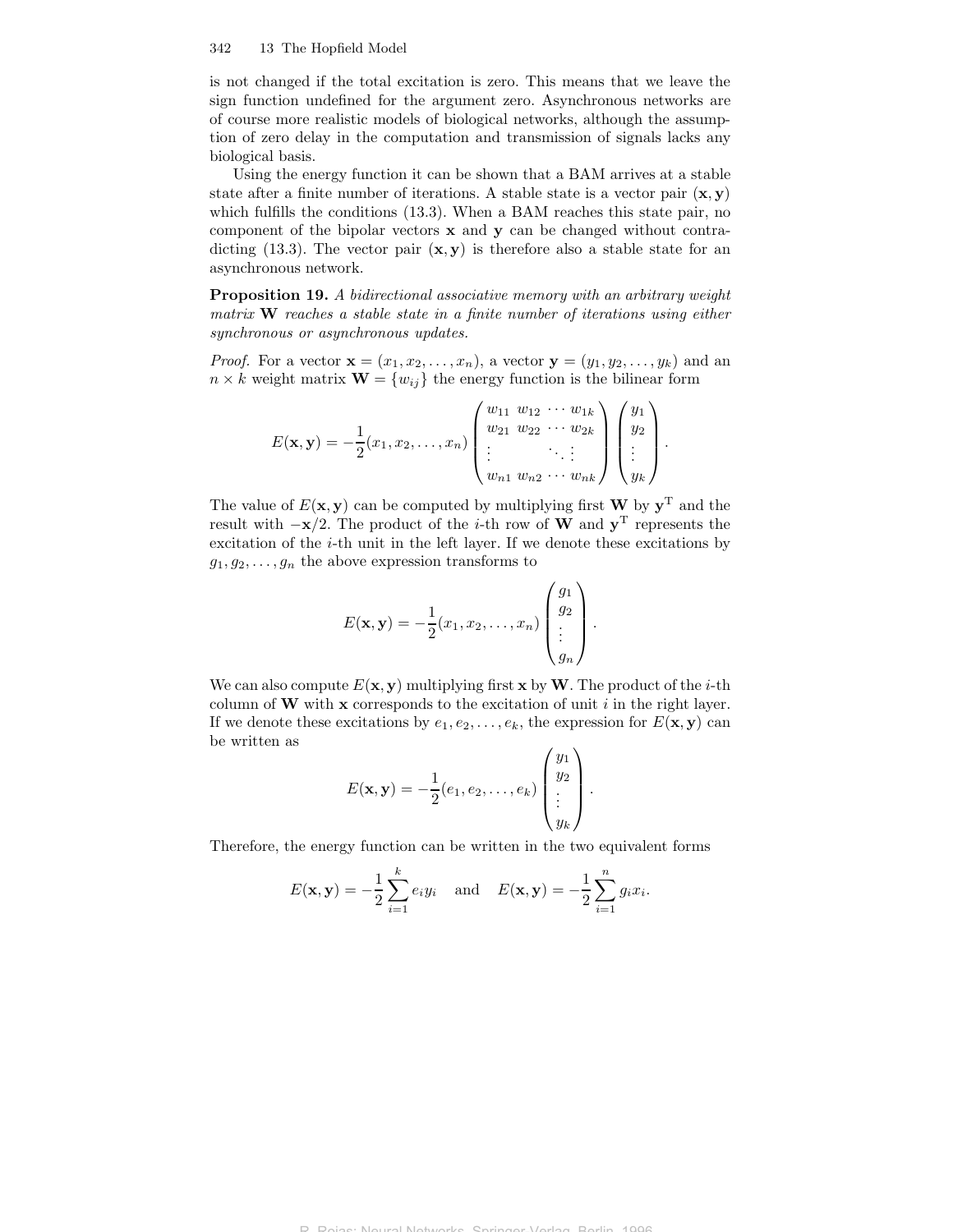In asynchronous networks at each time  $t$  we randomly select a unit from the left or right layer. The excitation is computed and its sign is the new activation of the unit. If the previous activation of the unit remains the same after this operation, then the energy of the network has not changed.

The state of unit i on the left layer will change only when the excitation  $q_i$ has a different sign than  $x_i$ , the present state. The state is updated from  $x_i$  to  $x_i'$ , where  $x_i'$  now has the same sign as  $g_i$ . Since the other units do not change their state, the difference between the previous energy  $E(\mathbf{x}, \mathbf{y})$  and the new energy  $E(\mathbf{x}', \mathbf{y})$  is

$$
E(\mathbf{x}, \mathbf{y}) - E(\mathbf{x}', \mathbf{y}) = -\frac{1}{2}g_i(x_i - x'_i).
$$

Since both  $x_i$  and  $-x_i$  have a different sign than  $g_i$  it follows that

$$
E(\mathbf{x}, \mathbf{y}) - E(\mathbf{x}', \mathbf{y}) > 0.
$$

The new state  $(\mathbf{x}', \mathbf{y})$  has a lower energy than the original state  $(\mathbf{x}, \mathbf{y})$ . The same argument can be made if a unit on the right layer has been selected, so that for the new state  $(\mathbf{x}, \mathbf{y}')$  it holds that

$$
E(\mathbf{x}, \mathbf{y}) - E(\mathbf{x}, \mathbf{y}') > 0,
$$

whenever the state of a unit in the right layer has been flipped.

Any update of the network state reduces the total energy. Since there are only a finite number of possible combinations of bipolar states, the process must stop at some point, that is, a state (**a**, **b**) is found whose energy cannot be further reduced. The network has fallen into a local minimum of the energy function and the state  $(a, b)$  is an attractor of the system.  $\Box$ 

The above proposition also holds for synchronous networks, since these can be considered as a special case of asynchronous dynamics. Note that the proposition puts conditions on the matrix **W**. This means that any given real matrix **W** possesses bidirectional stable bipolar states.

# **13.2.2 Examples of the model**

In 1982 the American physicist John Hopfield proposed an asynchronous neural network model which made an immediate impact in the AI community. It is a special case of a bidirectional associative memory, but chronologically it was proposed before the BAM.

In the Hopfield model it is assumed that the individual units preserve their individual states until they are selected for a new update. The selection is made randomly. A Hopfield network consists of  $n$  totally coupled units, that is, each unit is connected to all other units except itself. The network is symmetric because the weight  $w_{ij}$  for the connection between unit i and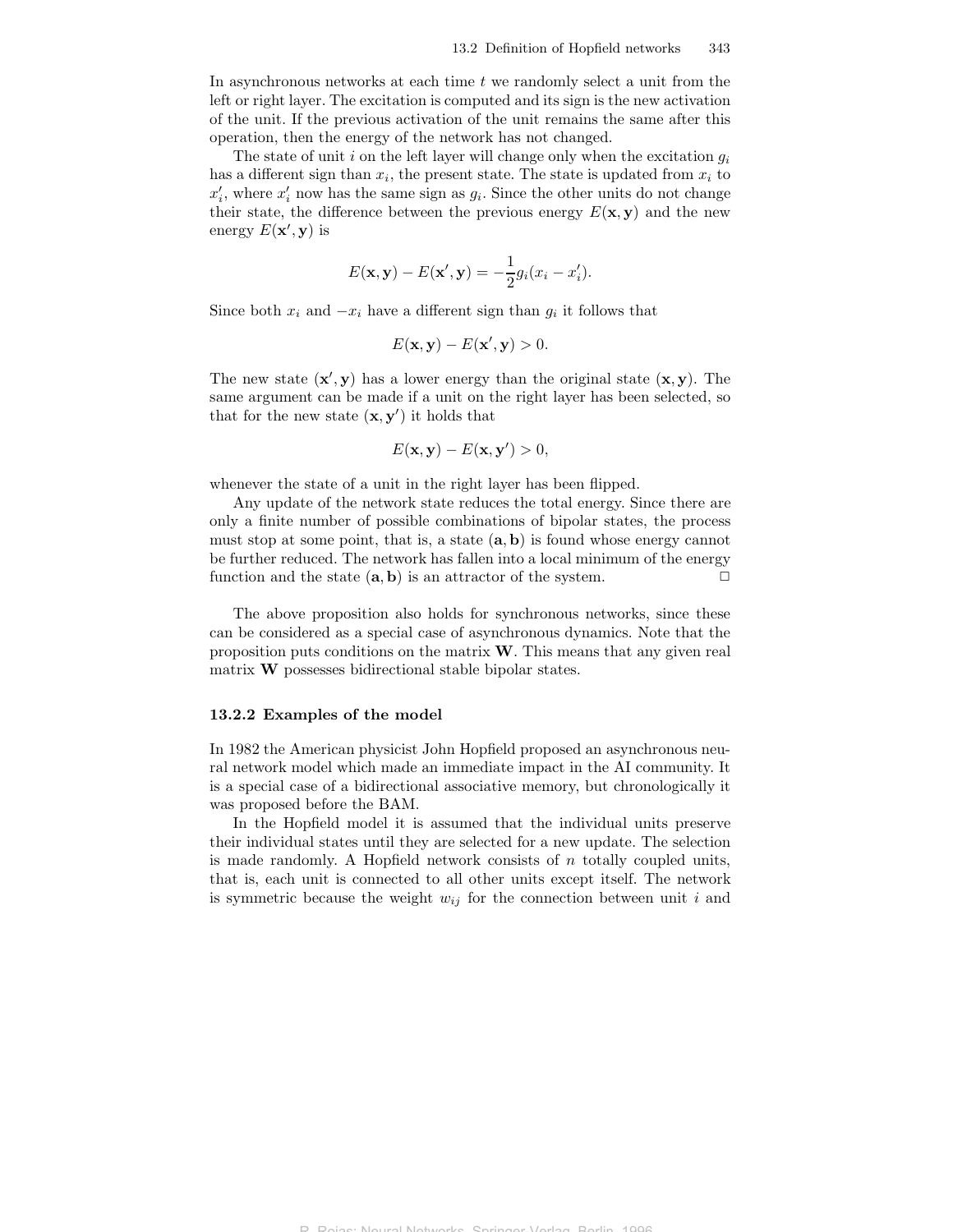unit j is equal to the weight  $w_{ji}$  of the connection from unit j to unit i. This can be interpreted as meaning that there is a single bidirectional connection between both units. The absence of a connection from each unit to itself avoids a permanent feedback of its own state value [198].

Figure 13.2 shows an example of a network with three units. Each one of them can assume the state 1 or −1. A Hopfield network can also be interpreted as an asynchronous BAM in which the left and right layers of units have fused to a single layer. The connections in a Hopfield network with  $n$  units can be represented using an  $n \times n$  weight matrix  $\mathbf{W} = \{w_{ij}\}\$  with a zero diagonal.



**Fig. 13.2.** A Hopfield network of three units

It is easy to show that if the weight matrix does not contain a zero diagonal, the network dynamics does not necessarily lead to stable states. The weight matrix

$$
\mathbf{W} = \begin{pmatrix} -1 & 0 & 0 \\ 0 & -1 & 0 \\ 0 & 0 & -1 \end{pmatrix} ,
$$

for example, transforms the state vector  $(1, 1, 1)$  into the state vector  $(-1, -1, -1)$  and conversely. In the case of asynchronous updating, the network chooses randomly among the eight possible network states.

A connection matrix with a zero diagonal can also lead to oscillations in the case where the weight matrix is not symmetric. The weight matrix

$$
\mathbf{W} = \begin{pmatrix} 0 & -1 \\ 1 & 0 \end{pmatrix}
$$

describes the network of Figure 13.3. It transforms the state vector  $(1, -1)$ into the state vector  $(1, 1)$  when the network is running asynchronously. After this transition the state  $(-1, 1)$  can be updated to  $(-1, -1)$  and finally to  $(1, -1)$ . The state vector changes cyclically and does not converge to a stable state.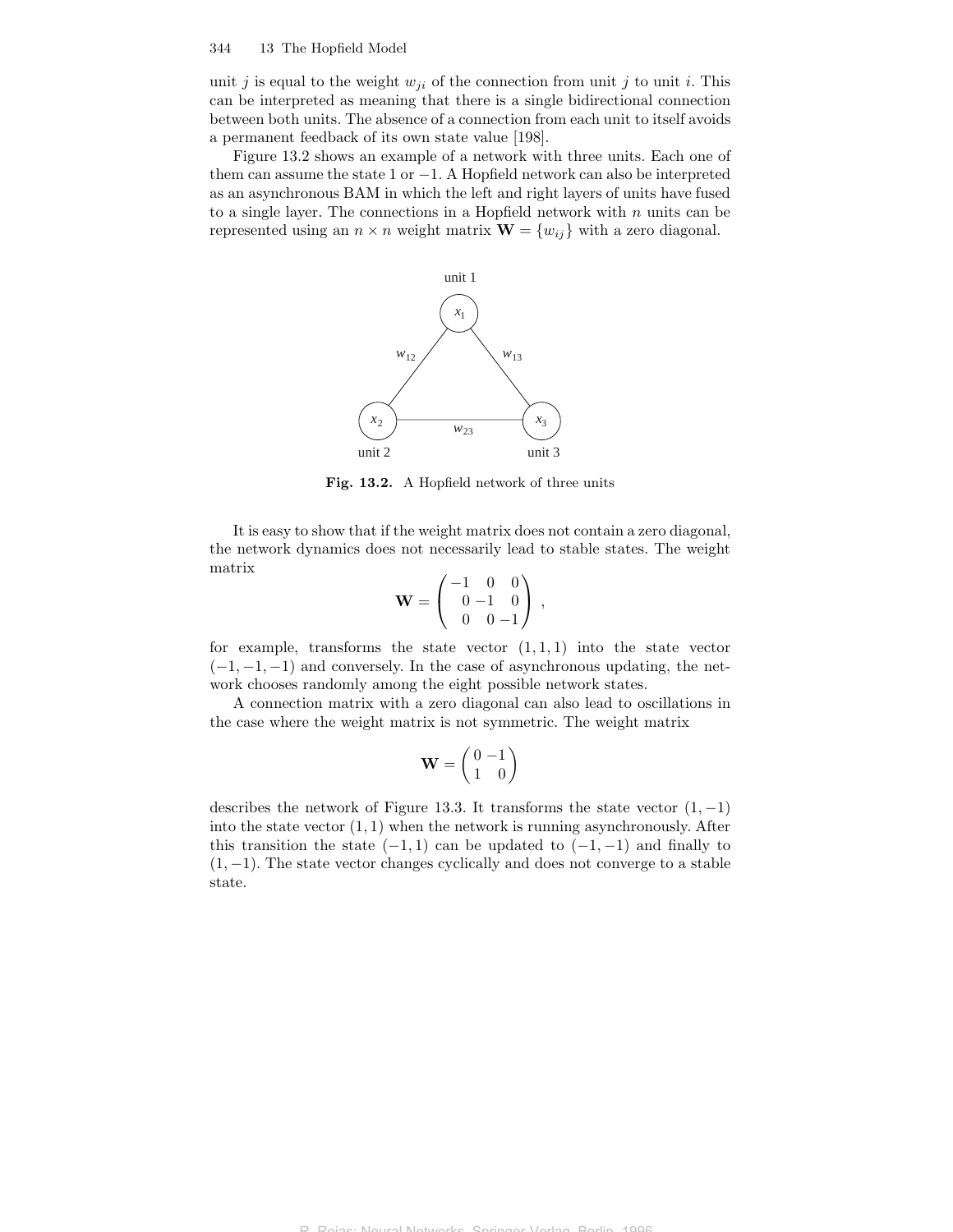

**Fig. 13.3.** Network with asymmetric connections

The symmetry of the weight matrix and a zero diagonal are thus *necessary conditions* for the convergence of an asynchronous totally connected network to a stable state. These conditions are also sufficient, as we show later.

The units of a Hopfield network can be assigned a threshold  $\theta$  different from zero. In this case each unit selected for a state update adopts the state 1 if its total excitation is greater than  $\theta$ , otherwise the state  $-1$ . This is the activation rule for perceptrons, so that we can think of Hopfield networks as asynchronous recurrent networks of perceptrons.

The energy function of a Hopfield network composed of units with thresholds different from zero can be defined in a similar way as for the BAM. In this case the vector **y** of equation (13.5) is **x** and we let  $\theta = \theta_{\ell} = \theta_r$ .

**Definition 17.** *Let* **W** *denote the weight matrix of a Hopfield network of* n *units and let* θ *be the* n*-dimensional row vector of units' thresholds. The energy*  $E(\mathbf{x})$  *of a state* **x** *of the network is given by* 

$$
E(\mathbf{x}) = -\frac{1}{2}\mathbf{x}\mathbf{W}\mathbf{x}^{\mathrm{T}} + \theta\mathbf{x}^{\mathrm{T}}.
$$

The energy function can also be written in the form

$$
E(\mathbf{x}) = -\frac{1}{2} \sum_{j=1}^{n} \sum_{i=1}^{n} w_{ij} x_i x_j + \sum_{i=1}^{n} \theta_i x_i.
$$

The factor  $1/2$  is used because the identical terms  $w_{ij}x_ix_j$  and  $w_{ji}x_jx_i$  are present in the double sum.

The energy function of a Hopfield network is a quadratic form. A Hopfield network always finds a local minimum of the energy function. It is thus interesting to look at an example of the shape of such an energy function. Figure 13.4 shows a network of just two units with threshold zero. It is obvious that the only stable states are  $(1, -1)$  and  $(-1, 1)$ . In any other state, one of the units forces the other to change its state to stabilize the network. Such a network is a flip-flop, a logic component with two outputs which assume complementary logic values.

The energy function of a flip-flop with weights  $w_{12} = w_{21} = -1$  and two units with threshold zero is given by

$$
E(x_1,x_2)=x_1x_2,
$$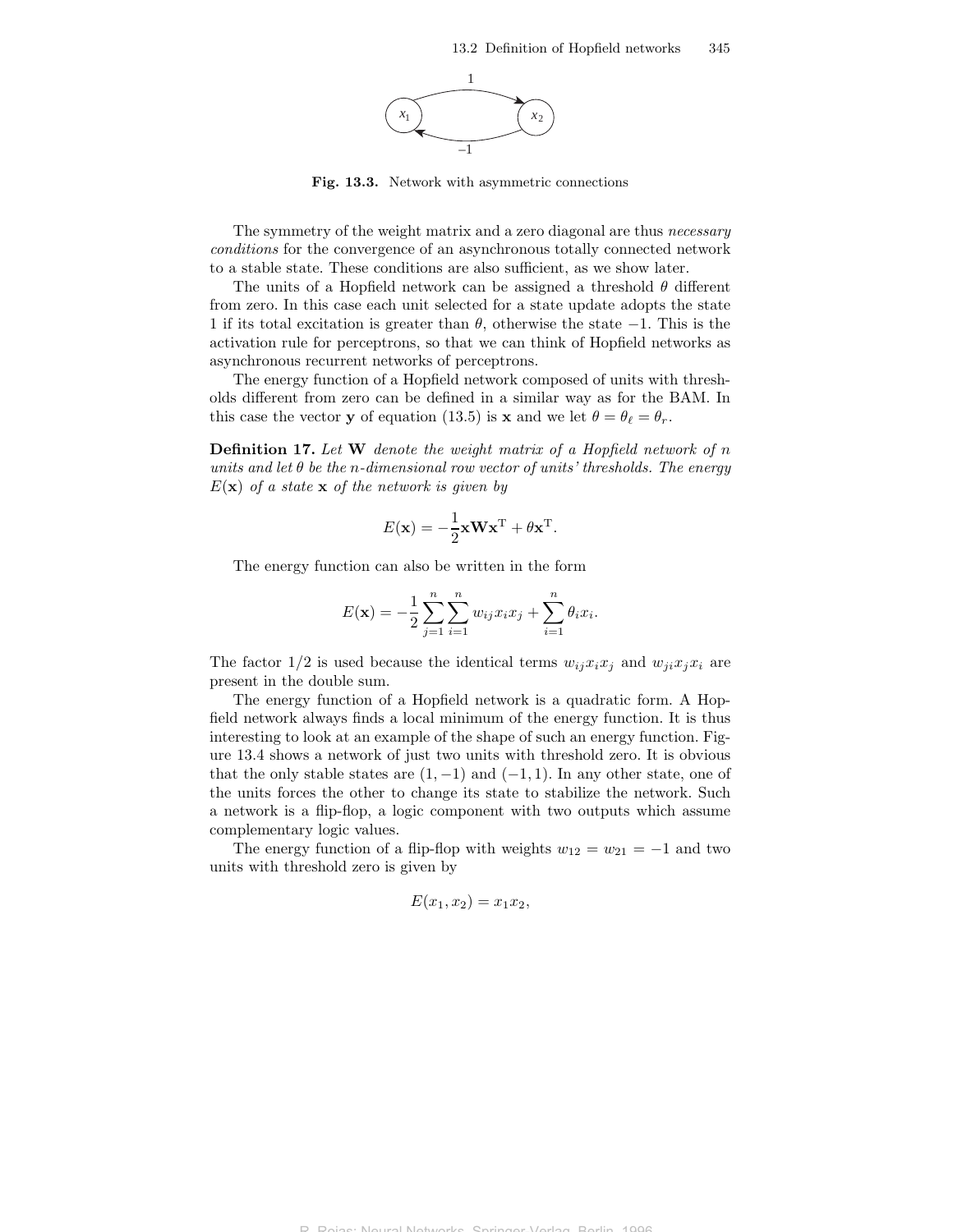

**Fig. 13.4.** A flip-flop

where  $x_1$  and  $x_2$  denote the states of the first and second units respectively. Figure 13.5 shows the energy function for the so-called continuous Hopfield model [199] in which the unit's states can assume all real values between 0 and 1. In the network of Figure 13.4 only the four discrete states  $(1, 1), (1, -1),$  $(-1, 1)$  and  $(-1, -1)$  are allowed. The energy function has local minima at  $(1, -1)$  and  $(-1, 1)$ . A flip-flop can therefore be interpreted as a network capable of storing one of the states  $(1, -1)$  or  $(-1, 1)$ .



Fig. 13.5. Energy function of a flip-flop

Hopfield networks can also be used to compute logical functions. Conjunction, for example, can be implemented with a network of three units. The states of two units are set and remain fixed during the computation (clamping their states). Only the third unit can change its state. If the network weights and the unit thresholds have the appropriate values, the unconstrained unit will assume a state which corresponds to the conjunction of the two clamped states.

Figure 13.6 shows a network for the computation of the logical disjunction of two Boolean values  $x_1$  and  $x_2$ . The input is clamped and after some time the network settles to a state which corresponds to the disjunction of  $x_1$  and  $x_2$ . The constants "true" and "false" correspond to the numerical values 1 and −1. In this network the thresholds of the clamped units and their mutual connections play no role in the computation.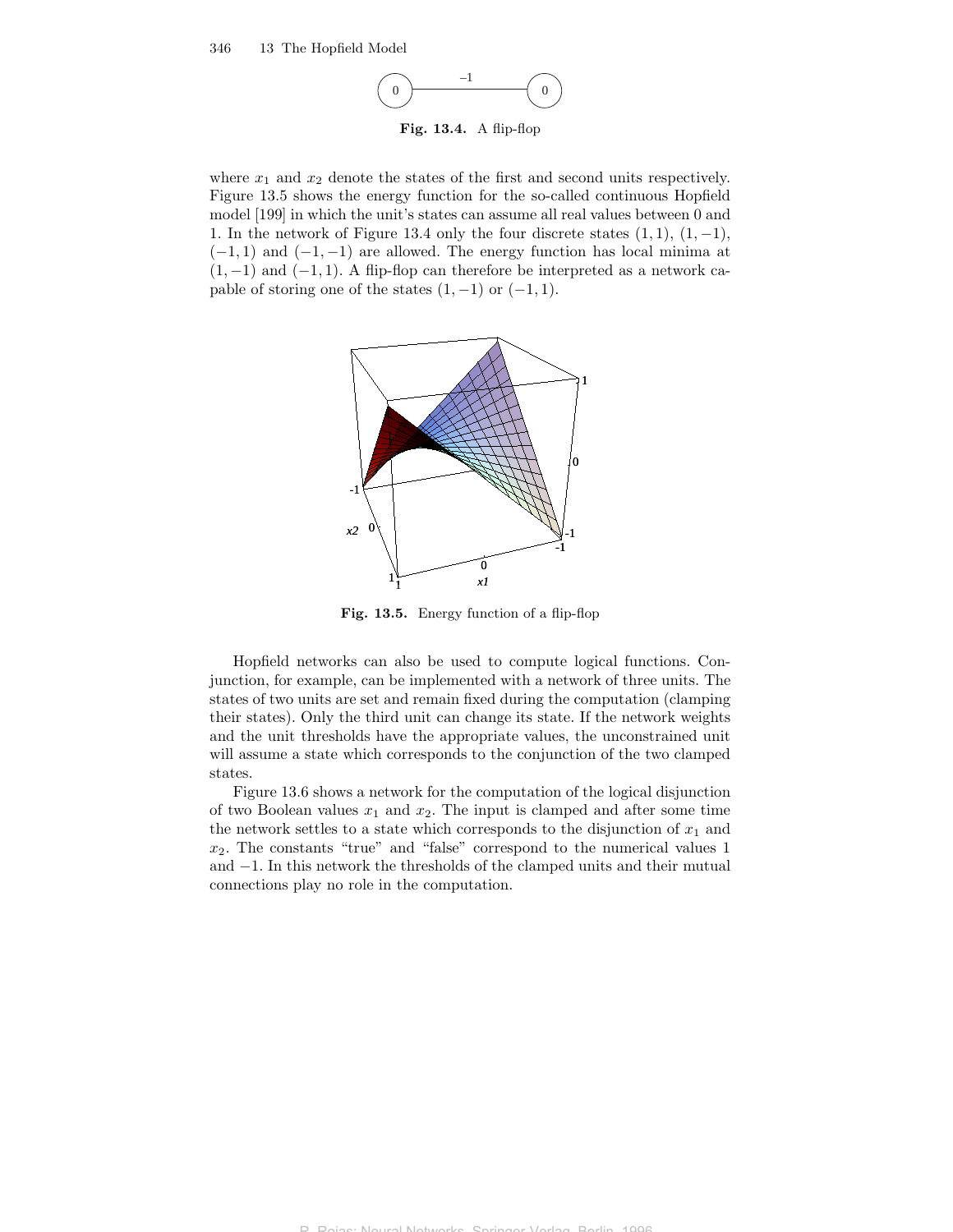

**Fig. 13.6.** Network for the computation of the OR function

Since the individual units of the network are perceptrons, the question of whether there are logic functions which cannot be computed by a Hopfield network of a given size arises. This is the case in our next example. Assume that a Hopfield network of three units should store the set of stable states given by the following table:

| unit             |  |  |
|------------------|--|--|
| $_{\rm state}$ 1 |  |  |
| state 2          |  |  |
| state 3          |  |  |
| state 4          |  |  |

From the point of view of the third unit (third column) this is the XOR function. If the four vectors shown above are to become stable states of the network, the third unit cannot change state when any of these four vectors has been loaded in the network. In this case the third unit should be capable of linearly separating the vectors  $(-1, -1)$  and  $(1, 1)$  from the vectors  $(-1, 1)$ and  $(1, -1)$ , which we know is impossible. The same argument is valid for any of the three units, since the table given above remains unchanged after a permutation of the units' labels. This shows that no Hopfield network of three units can have these stable states. However, the XOR problem can be solved if the network is extended to four units. The network of Figure 13.7 can assume the following stable states, if adequate weights and thresholds are selected:

| unit    |  |  |
|---------|--|--|
| state 1 |  |  |
| state 2 |  |  |
| state 3 |  |  |
| state 4 |  |  |

The third column represents the XOR function of the two first columns. The fourth column corresponds to an auxiliary unit, whose state can be set from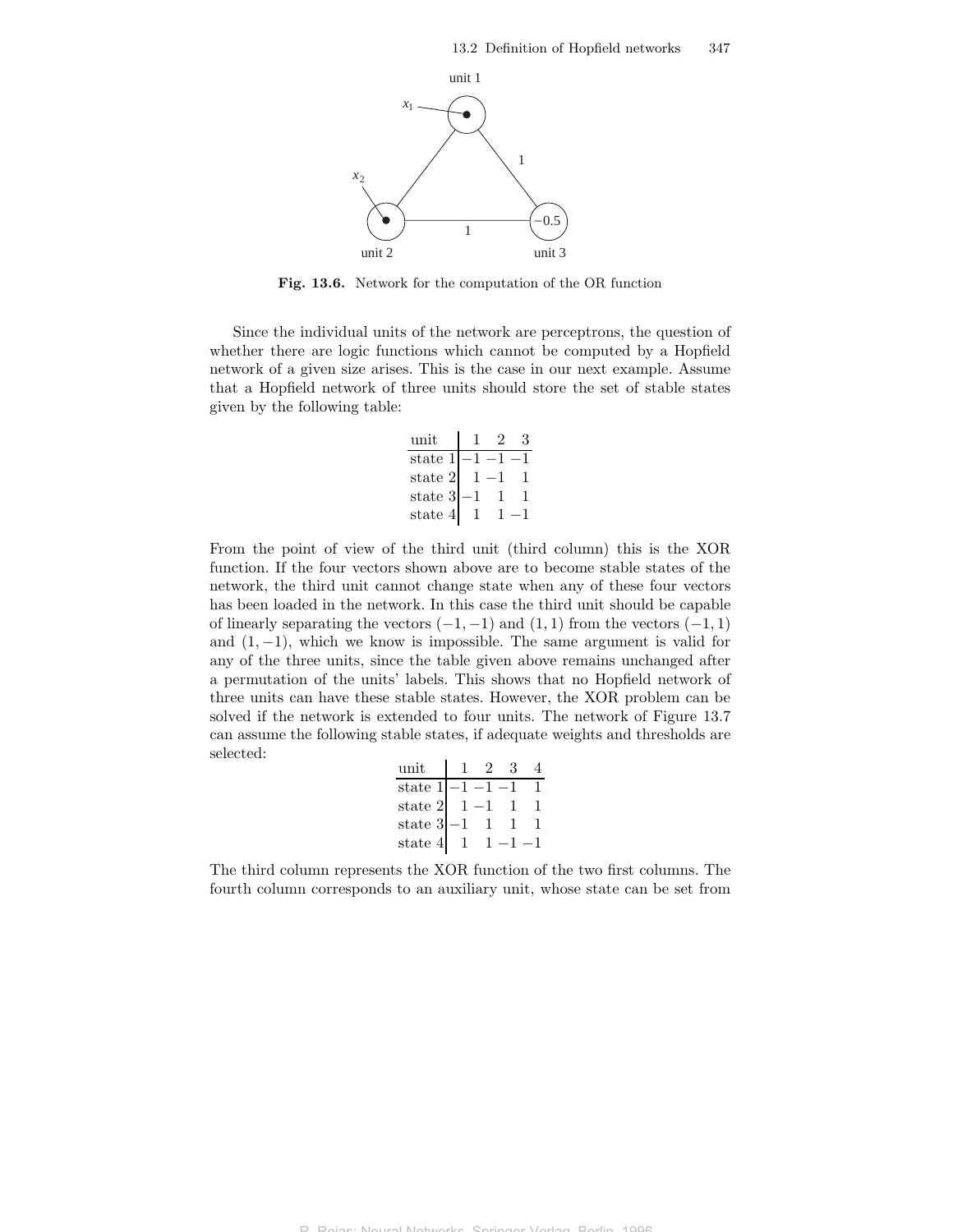outside. The unknown weights can be found using the learning algorithms described in the next sections.



**Fig. 13.7.** Network for the computation of XOR

### **13.2.3 Isomorphism between the Hopfield and Ising models**

Physicists have analyzed the Hopfield model in such exquisite detail because it is isomorphic to the *Ising model* of magnetism (at temperature zero) [25]. Ising proposed the model which now bears his name more than 70 years ago in order to describe some properties of ensembles of elementary magnets [214].

In general, the Ising model can be used to describe those systems made of particles capable of adopting one of two states. In the case of ferromagnetic materials, their atoms can be modeled as particles of spin 1/2 (*up*) or spin −1/2 (*down*). The spin points in the direction of the magnetic field. All tiny magnets interact with each other. This causes some of the atoms to flip their spin until equilibrium is reached and the total magnetization of the material reaches a constant level, which is the sum of the individual spins. With these few assumptions we can show that the energy function deduced from the Ising model has the same form as the energy function of Hopfield networks.

The total magnetic field  $h_i$  sensed by the atom i in an ensemble of particles is the sum of the fields induced by each atom and the external field  $h^*$  (if present), that is

$$
h_i = \sum_{j=1}^{n} w_{ij} x_j + h^*,
$$
\n(13.6)

where  $w_{ij}$  represents the magnitude of the magnetic coupling between the atoms labeled  $i$  and  $j$ . The magnetic coupling changes according to the distance between atoms and the magnetic permeability of the environment. The